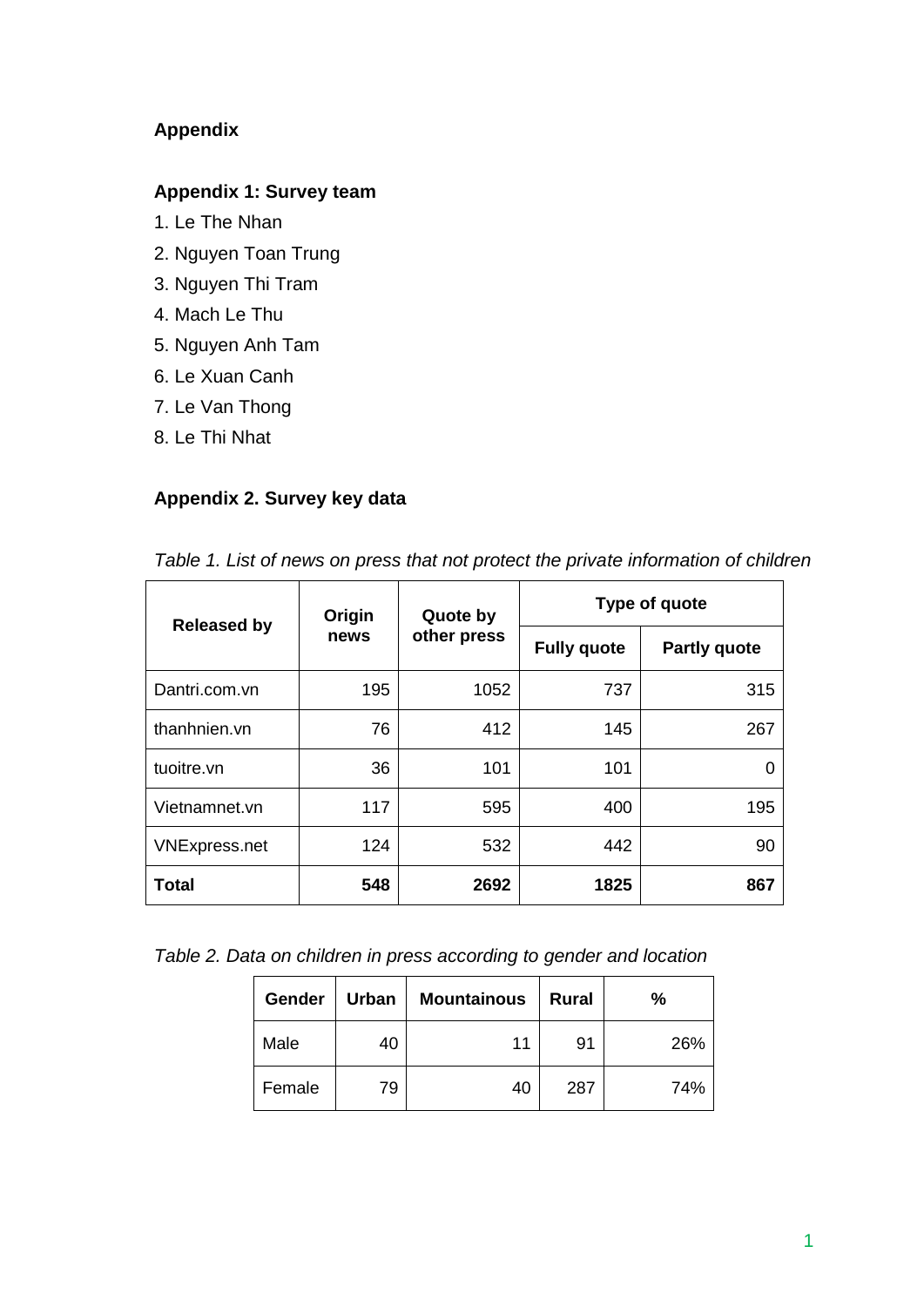| <b>Topics</b>     | <b>Detail</b><br>descrip<br>tion | <b>Detail</b><br>description<br>and<br>discussion | <b>Brief</b><br>description | <b>Brief</b><br>description<br>and<br>discussion | <b>Total</b> |
|-------------------|----------------------------------|---------------------------------------------------|-----------------------------|--------------------------------------------------|--------------|
| Violence          | 56                               | 24                                                | 41                          | 5                                                | 126          |
| Kidnap/hijack     | 19                               | 8                                                 | 22                          |                                                  | 49           |
| Human trafficking | 6                                | 1                                                 | 4                           |                                                  | 11           |
| Charity-humanity  | $\overline{7}$                   | 51                                                | $\overline{2}$              |                                                  | 60           |
| Sexual abuse      | 108                              | 39                                                | 102                         | 9                                                | 258          |
| <b>Others</b>     | 10                               | 13                                                | 20                          | 1                                                | 44           |
| Total             | 206                              | 136                                               | 191                         | 15                                               | 548          |

*Table 3. Topics and decriptions of press on children*

*Figure 1. Pie chart of children's privacy*



*Figure 2. Proportion of press articles provide age information of children* 

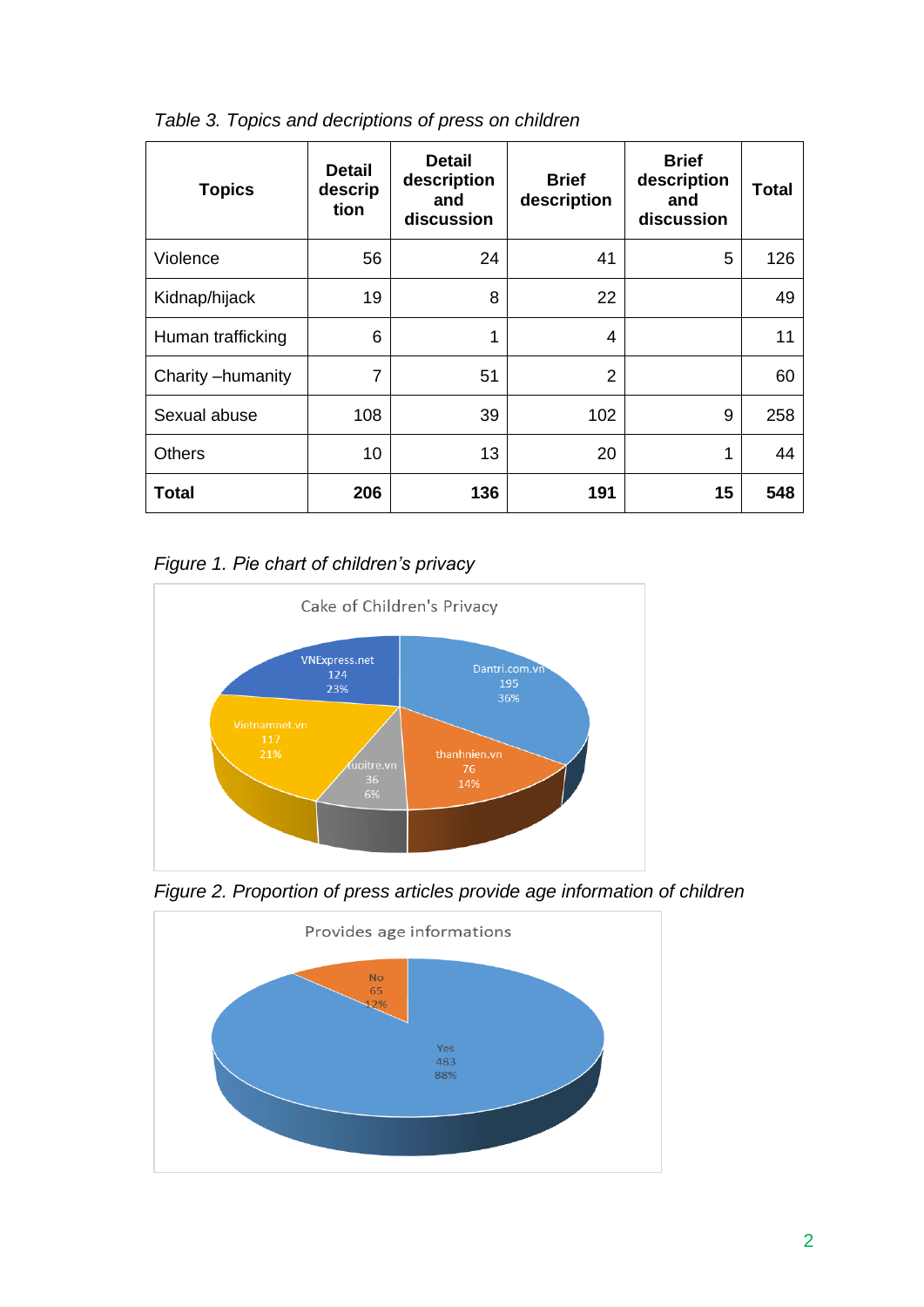

*Figure 3. Proportion of press articles provide address information of children*

*Figure 4. Proportion of press articles provide information of parents, and guardians of children*



*Figure 5. Proportion of press articles associated with children's photo* 

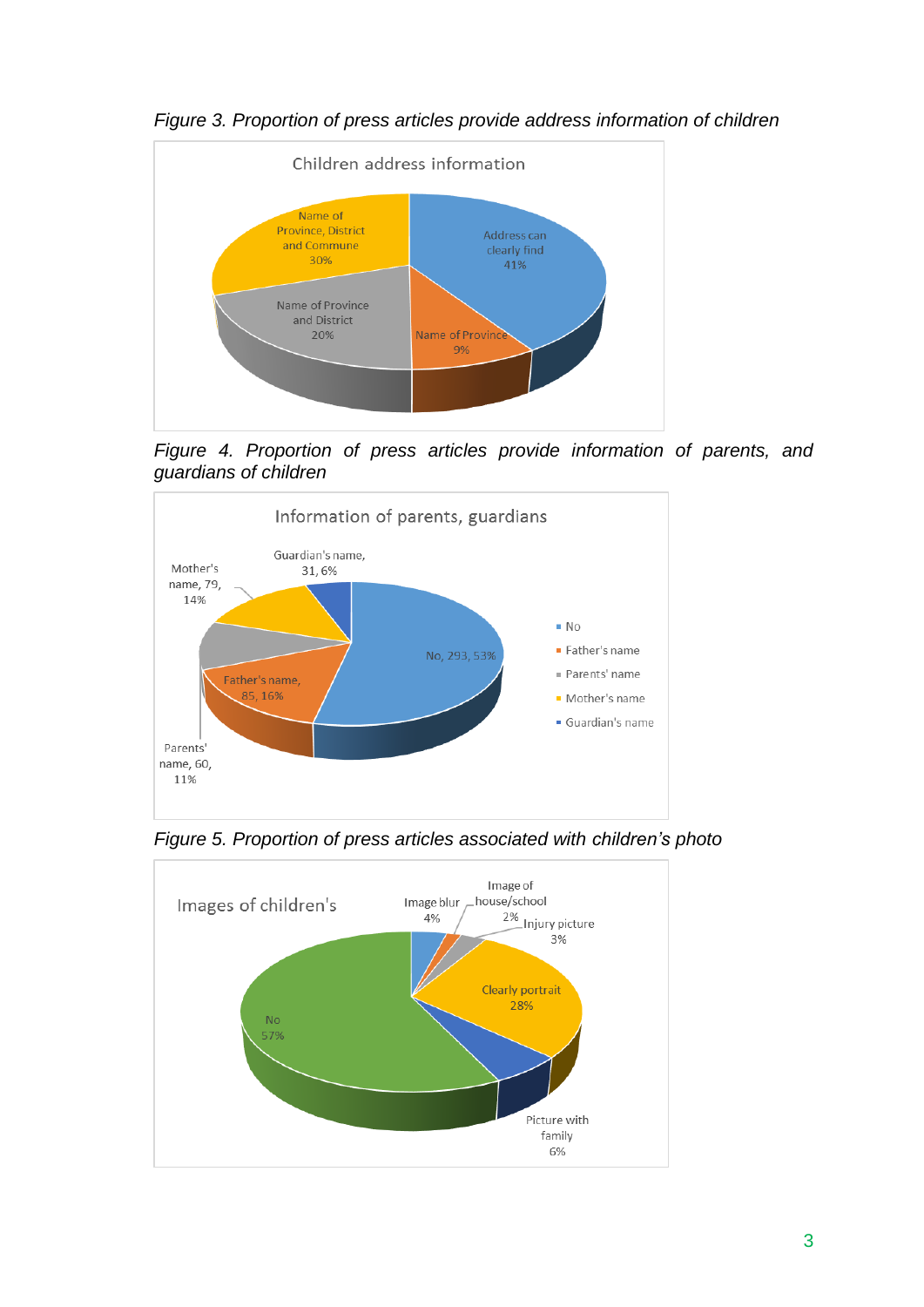### **Appendix 3. Case study:** *B in killing in gold-shop in the North of Vietnam*

On 24/8/2011, a murderer cut off the right hand of an eight year old girl B., after killing her parents and her sister and took away things in her family's gold shop. On 5/9/2011, the Minister of Health visited B. in the hospital after the surgery to cure her right hand. Reporting about the Mister's visit, many newspapers published the photos of B.'s with a lot of stitches on her face. B's did not allow the cameramen to take photo of the girl but many newspapers published the photo in which the uncle using a pillow to cover the girl's face. Many other photos of the girl was taken by newspapers' collaborator and published by newspapers during the time she stayed in the hospital. Two years after the trauma, some newspapers still published detailed information about B.'s new home, new school, her weight, her time table and details about members in her new family. According to our statistics, for 3 consecutive years, the case of girl's B has 26 official electronic media published 58 articles and many websites led to a part or the full text of these articles.

### **Appendix 4.** *Case study: Thirteen-year old girl in the Central of Vietnam leaving home*

A 23-year-old loves M 13 year-old and and M get pregnant. Press has made M' pregnant event spread quickly on the internet and public opinions. From the article, anyone could know how old M is, what grade she is and which school she studied, parents she belong to, she got pregnant in what case, and her image. Soon later, A has come to a decision to commit suicide by gasoline and bring about M. fortunately, both survived themselves. The event has created a widespread crisis of communications; people have been concerned that there has been a big gap related to journalism ethics and privacy. After M gave birth, the baby had died after few days and M has left his homeland. We met M' mother and she shared, "the story has gone, I hope M will be safe and live in peace and soon return home to continue studying and wait for the marriage age." Leaders of local mass organizations worried that "how her present life and her future will be if after 5, 10 years if the information on case still remain in internet?"<sup>1</sup>.

#### **Appendix 5.** *Case stydy: 6 graded class girl has nearly kidnapped in the hospital, South of Vietnam*

On 16 Jan 2012, press X, posted "ill mother, babies on shoulders of  $6<sup>th</sup>$ classgrade girl." The article posted photo of Y (12 years old) has been taking care of her mother in the hospital. To make the reader feel touched, the article provides information on Y's family circumstances: Y was orphaned, have a paralyzed mother, hemorrhage, uterine fibroids, the family fully relied on welfare and help of her neighborhood, she have to walk 45 minutes to school, some day she was off to school due to hungry ... Only Y care her mother in the hospital, with only one cell-phone borrowed and 30 thousand Vietnamese dong (1.5 USD). At the end of the article, with phone numbers of Y. the newspaper suggest kind-heart people contact her to help. On 18 Jan 2012, again press X. posted "Beware of child abduction trick moves in the hospital," which narrated the Story. She directly received a call from an impostor said that he was reporter of X press. He promised to cure her mother and told her to go alone to the hospital gate without telling to anyone. Thankfully Y has phoned true reporter of X press